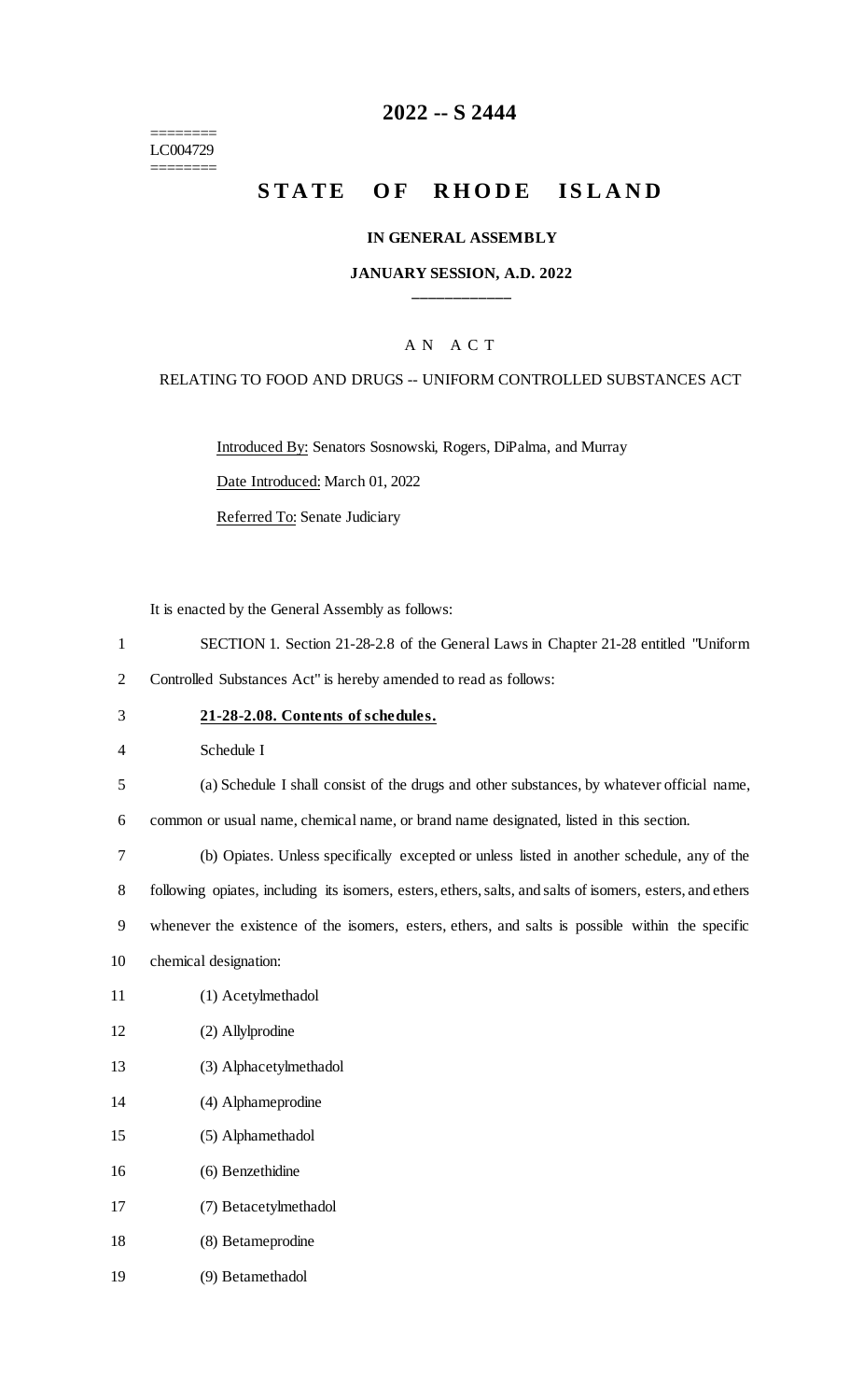| $\mathbf{1}$   | (10) Betaprodine            |
|----------------|-----------------------------|
| $\overline{c}$ | (11) Clonitazene            |
| 3              | (12) Dextromoramide         |
| $\overline{4}$ | (13) Difenoxin              |
| 5              | (14) Diampromide            |
| 6              | (15) Diethylthiambutene     |
| 7              | (16) Dimenoxadol            |
| 8              | (17) Dimepheptanol          |
| 9              | (18) Dimethylthiambutene    |
| 10             | (19) Dioxaphetyl butyrate   |
| 11             | (20) Dipipanone             |
| 12             | (21) Ethylmethylthiambutene |
| 13             | (22) Etonitazene            |
| 14             | (23) Extoxerdine            |
| 15             | (24) Furethidine            |
| 16             | (25) Hydroxypethidine       |
| 17             | (26) Ketobemidone           |
| 18             | (27) Levomoramide           |
| 19             | (28) Levophenacylmorphan    |
| 20             | (29) Morpheridine           |
| 21             | (30) Noracymethadol         |
| 22             | (31) Norlevorphanol         |
| 23             | (32) Normethadone           |
| 24             | (33) Norpipanone            |
| 25             | (34) Phenadoxone            |
| 26             | (35) Phenampromide          |
| 27             | (36) Phenomorphan           |
| 28             | (37) Phenoperidine          |
| 29             | (38) Piritramide            |
| 30             | (39) Proheptazine           |
| 31             | (40) Properidine            |
| 32             | (41) Propiram               |
| 33             | (42) Racemoramide           |
| 34             | (43) Trimeperidone          |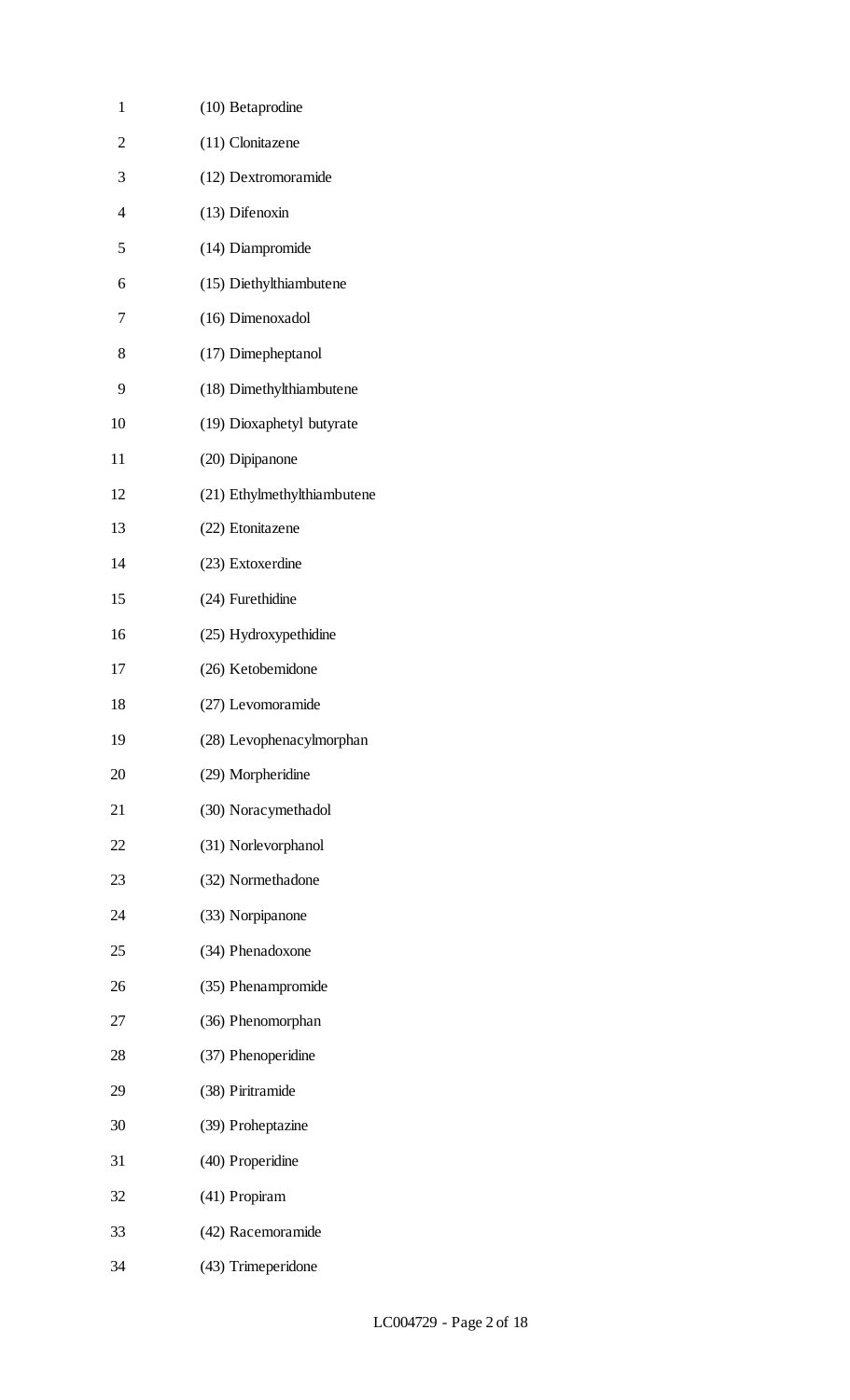| $\mathbf{1}$     | (44) Tilidine                                                                                  |
|------------------|------------------------------------------------------------------------------------------------|
| $\overline{2}$   | (45) Alpha-methylfentanyl                                                                      |
| 3                | (46) Beta-hydroxy-3-methylfentanyl other names:                                                |
| 4                | N-[1-(2hydroxy-2-phenethyl)-3-methyl-4piperidingyl]-Nphenylpropanamide                         |
| 5                | (47)<br>Alpha-methylthiofentanyl<br>$(N-[1-methyl-2-(2-thienyl)ethyl-4-piperidiny]]-N-$        |
| 6                | phenylpropanamide)                                                                             |
| $\boldsymbol{7}$ | (48) N-(1-phenethylpiperidin-4-yl)-N-phenylacetamide, its optical, positional,<br>and          |
| $8\,$            | geometric isomers, salts and salts of isomers (Other names: acetyl fentanyl)                   |
| 9                | (49) N-[1-[2-hydroxy-2-(thiophen-2-yl)ethyl] piperidin-4-yl]-N-phenyl<br>propionamide          |
| 10               | (Other names: beta-hydroxythiofentanyl)                                                        |
| 11               | (50) N-(1-phenethylpiperidin-4-yl)-N-phenylbutyramide (Other names: Butyryl fentanyl)          |
| 12               | (51) N-(1-phenethylpiperidin-4-yl)-N-phenylfuran-2-carboxamide (Other names: Furanyl           |
| 13               | fentanyl)                                                                                      |
| 14               | (52) 3,4-dichloro-N-[(1-dimethylamino) cyclohexylmethyl] benzamide (Other names:               |
| 15               | AH-7921)                                                                                       |
| 16               | (53) 3,4-Dichloro-N-[2-(dimethylamino)cyclohexyl]-N-methylbenzamide (Other names:              |
| 17               | $U-47700$                                                                                      |
| 18               | (54) 3-Methylbutyrfentanyl (Other names: 3-MBF)                                                |
| 19               | (55) 4-Fluorobutyrfentanyl (Other names: 4-FBF, p-FBF)                                         |
| 20               | (56) 4-Phenylfentanyl                                                                          |
| 21               | (57) 4-Methoxybutyrfentanyl (Other names: 4-MeO-BF)                                            |
| 22               | (58) Acrylfentanyl (Other names: acryloyfentanyl)                                              |
| 23               | (59) Lofentanyl                                                                                |
| 24               | (60) N-Methylcarfentanyl                                                                       |
| 25               | $(61)$ Ocfentanyl (INN, A-3217)                                                                |
| 26               | (63) 4-methoxymethylfentanyl (Other names: R-30490)                                            |
| 27               | (64) 1-cyclohexyl-4-(1,2 diphenylethyl)piperazine) (Other names: MT-45, IC-6)                  |
| 28               | (c) Opium Derivatives. Unless specifically excepted or unless listed in another schedule,      |
| 29               | any of the following opium derivatives, its salts, isomers, and salts of isomers whenever the  |
| 30               | existence of the salts, isomers, and salts of isomers is possible within the specific chemical |
| 31               | designation:                                                                                   |
| 32               | (1) Acetorphine                                                                                |
| 33               | (2) Acetyldihydrocodeine                                                                       |
| 34               | (3) Benzylmorphine                                                                             |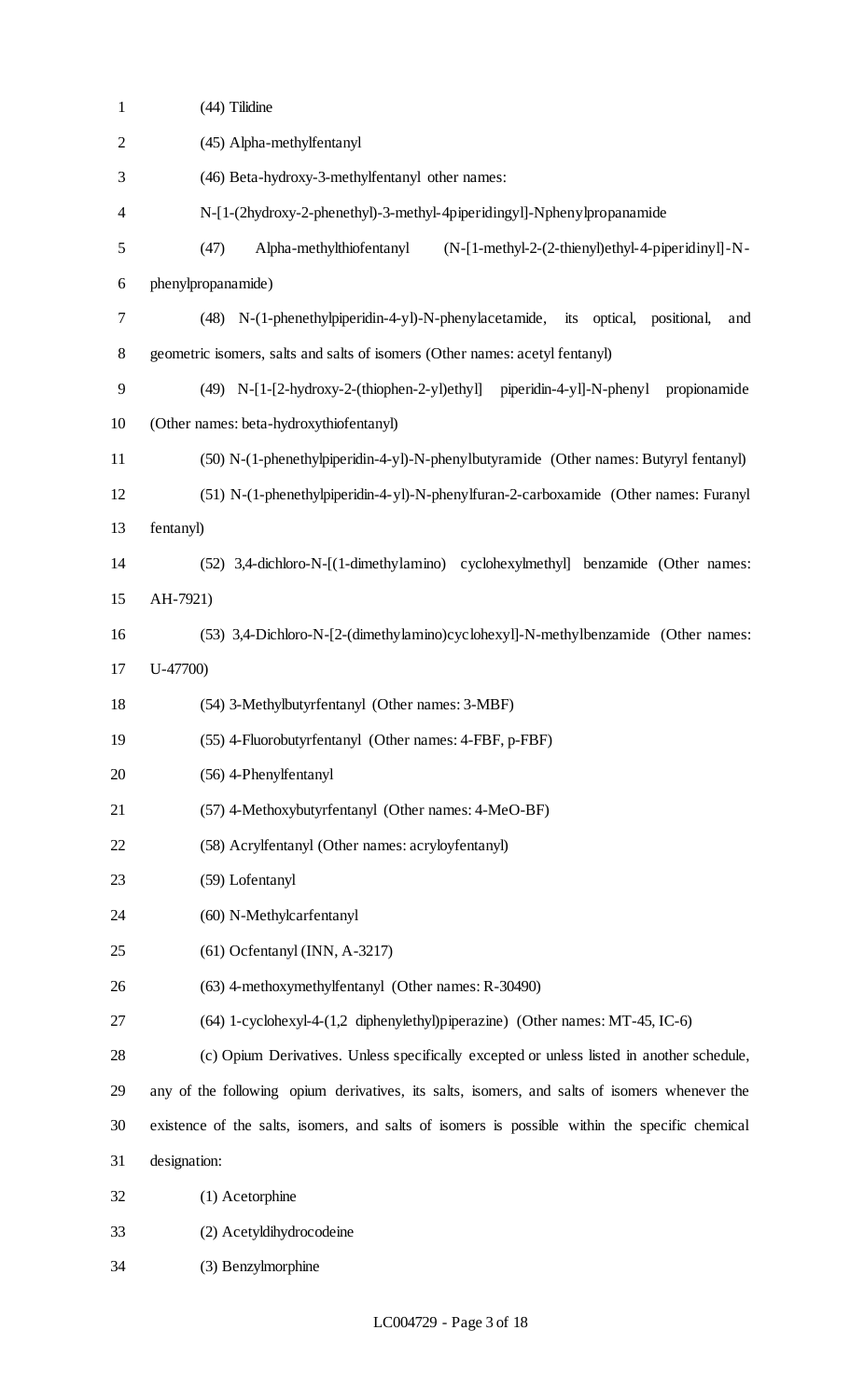| $\mathbf{1}$   | (4) Codeine methylbromide                                                                             |
|----------------|-------------------------------------------------------------------------------------------------------|
| $\overline{2}$ | (5) Codeine-N-Oxide                                                                                   |
| 3              | (6) Cyprenorphine                                                                                     |
| 4              | (7) Desomorphine                                                                                      |
| 5              | (8) Dihydromorphine                                                                                   |
| 6              | (9) Etorphine (Except hydrochloride salt)                                                             |
| 7              | $(10)$ Heroin                                                                                         |
| 8              | (11) Hydromorphinol                                                                                   |
| 9              | (12) Methyldesorphine                                                                                 |
| 10             | (13) Methylihydromorphine                                                                             |
| 11             | (14) Morphine methylbromide                                                                           |
| 12             | (15) Morphine methylsulfonate                                                                         |
| 13             | (16) Morphine-N-Oxide                                                                                 |
| 14             | (17) Myrophine                                                                                        |
| 15             | (18) Nococodeine                                                                                      |
| 16             | (19) Nicomorphine                                                                                     |
| 17             | (20) Normorphine                                                                                      |
| 18             | (21) Pholcodine                                                                                       |
| 19             | (22) Thebacon                                                                                         |
| 20             | (23) Drotebanol                                                                                       |
| 21             | (d) Hallucinogenic Substances. Unless specifically excepted or unless listed in another               |
| 22             | schedule, any material, compound, mixture, or preparation that contains any quantity of the           |
| 23             | following hallucinogenic substances, or that contains any of its salts, isomers, and salts of isomers |
| 24             | whenever the existence of the salts, isomers, and salts of isomers is possible within the specific    |
| 25             | chemical designation (for purposes of this subsection only, the term "isomer" includes the optical,   |
| 26             | position, and geometric isomers):                                                                     |
| 27             | $(1)$ 3, 4-methylenedioxy amphetamine                                                                 |
| 28             | (2) 5-methoxy-3, 4-methylenedioxy amphetamine                                                         |
| 29             | $(3)$ 3, 4, 5-trimethoxy amphetamine                                                                  |
| 30             | (4) Bufotenine                                                                                        |
| 31             | (5) Diethyltryptamine                                                                                 |
| 32             | (6) Dimethyltryptamine                                                                                |
| 33             | (7) 4-methyl 2, 5-dimethoxyamphetamine                                                                |
| 34             | (8) Ibogaine                                                                                          |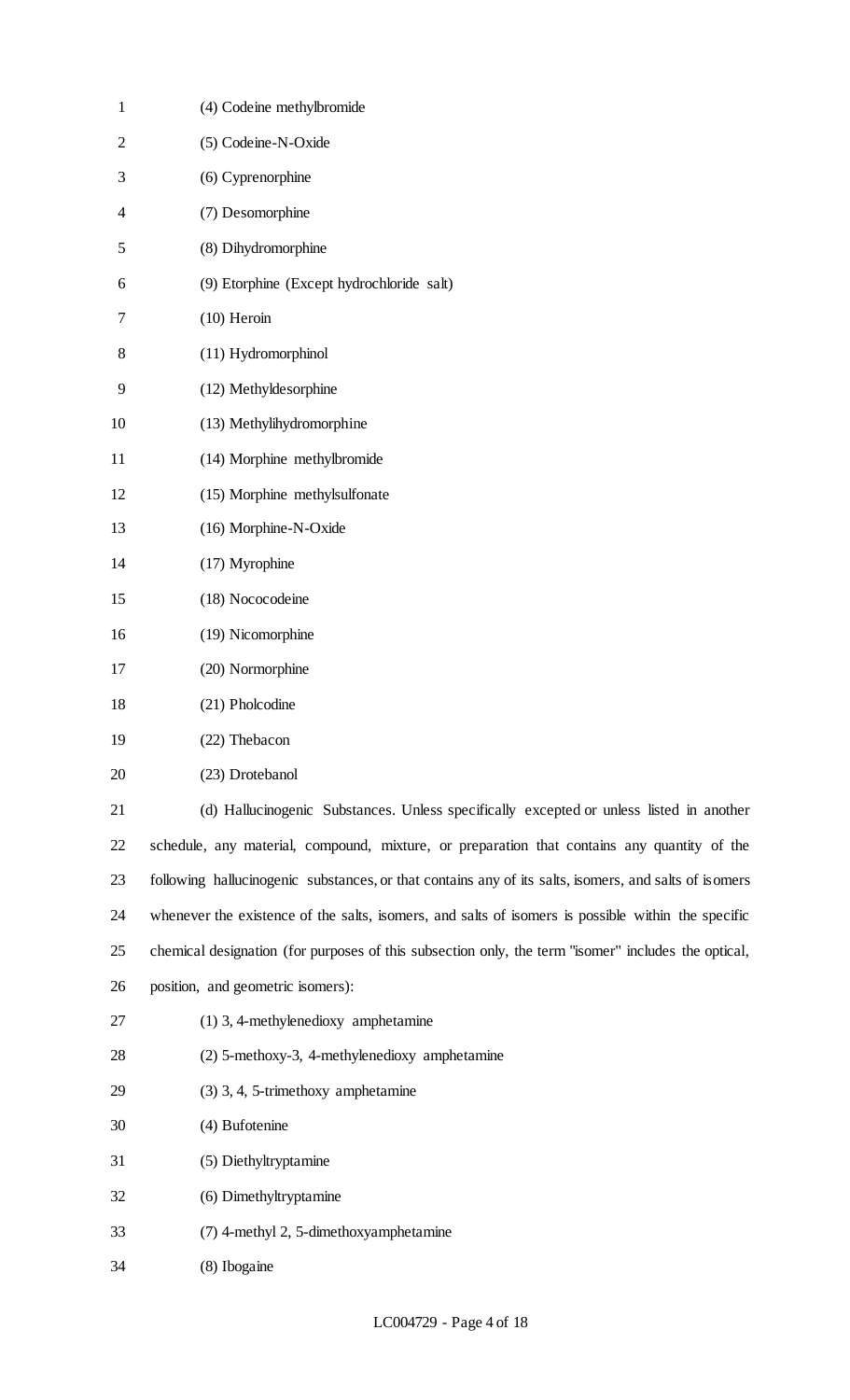| $\mathbf{1}$   | (9) Lysergic acid diethylamide                                                                       |
|----------------|------------------------------------------------------------------------------------------------------|
| $\overline{2}$ | (10) Marihuana                                                                                       |
| 3              | (11) Mescaline                                                                                       |
| 4              | (12) Peyote. Meaning all parts of the plant presently classified botanically as Lophophora           |
| 5              | Williamsii Lemair whether growing or not; the seeds of the plant; any extract from any part of the   |
| 6              | plant; and any compound, manufacture, salt, derivative, mixture, or preparation of the plant, its    |
| 7              | seeds or extracts.                                                                                   |
| 8              | (13) N-ethyl-3-piperidyl benzilate                                                                   |
| 9              | (14) N-methyl-3-piperidyl benzilate                                                                  |
| 10             | (15) Psilocybin                                                                                      |
| 11             | $(16)$ Psilocyn                                                                                      |
| 12             | (17) Tetrahydrocannabinols. Synthetic equivalents of the substances contained in the plant,          |
| 13             | or in the resinous extractives of Cannabis, sp. and/or synthetic substances, derivatives, and their  |
| 14             | isomers with similar chemical structure and pharmacological activity such as the following: delta    |
| 15             | 1 cis or trans tetrahydrocannabinol, and their optical isomers. Delta 6 cis or trans                 |
| 16             | tetrahydrocannabinol and their optical isomers. Delta 3, 4 cis or trans tetrahydrocannabinol and     |
| 17             | their optical isomer. (Since nomenclature of these substances is not internationally standardized,   |
| 18             | compounds of these structures, regardless of numerical designation of atomic positions covered).     |
| 19             | (18) Thiophene analog of phencyclidine. 1-(1-(2 thienyl) cyclo-hexyl) pipiridine: 2-                 |
| 20             | Thienyl analog of phencyclidine: TPCP                                                                |
| 21             | (19) 2,5 dimethoxyamphetamine                                                                        |
| 22             | 4-bromo-2,5-dimethoxyamphetamine,<br>(20)<br>4-bromo-2,5-dimethoxy-alpha-                            |
| 23             | methylphenethyamine: 4-bromo-2,5-DMA                                                                 |
| 24             | (21)<br>4-methoxyamphetamine-4-methoxy-alpha-methylphenethylaimine:                                  |
| 25             | paramethoxyamphetamine: PMA                                                                          |
| 26             | Ethylamine<br>analog of phencyclidine. N-ethyl-1-phenylcyclohexylamine,<br>(22)<br>$(1 -$            |
| 27             | phenylcyclohexyl) ethylamine, N-(1-phenylcyclophexyl) ethylamine, cyclohexamine, PCE                 |
| 28             | (23) Pyrrolidine analog of phencyclidine. 1-(1-phencyclohexyl)-pyrrolidine PCPy, PHP                 |
| 29             | (24) Parahexyl; some trade or other names: 3-Hexyl-1-hydroxy-7,8,9,10-tetrahydro-6,6,9-              |
| 30             | trimethyl-6H-dibenz o (b,d) pyran: Synhexyl.                                                         |
| 31             | (25) Salvia Divinorum (Salvinorin A or Divinorin A), meaning any extract from any part               |
| 32             | of the plant, and any compound, salt derivative, or mixture of the plant or its extracts. This shall |
| 33             | not mean the unaltered plant.                                                                        |
| 34             | (26) Datura stamonium (jimsom weed or datura), meaning any extract from any part of the              |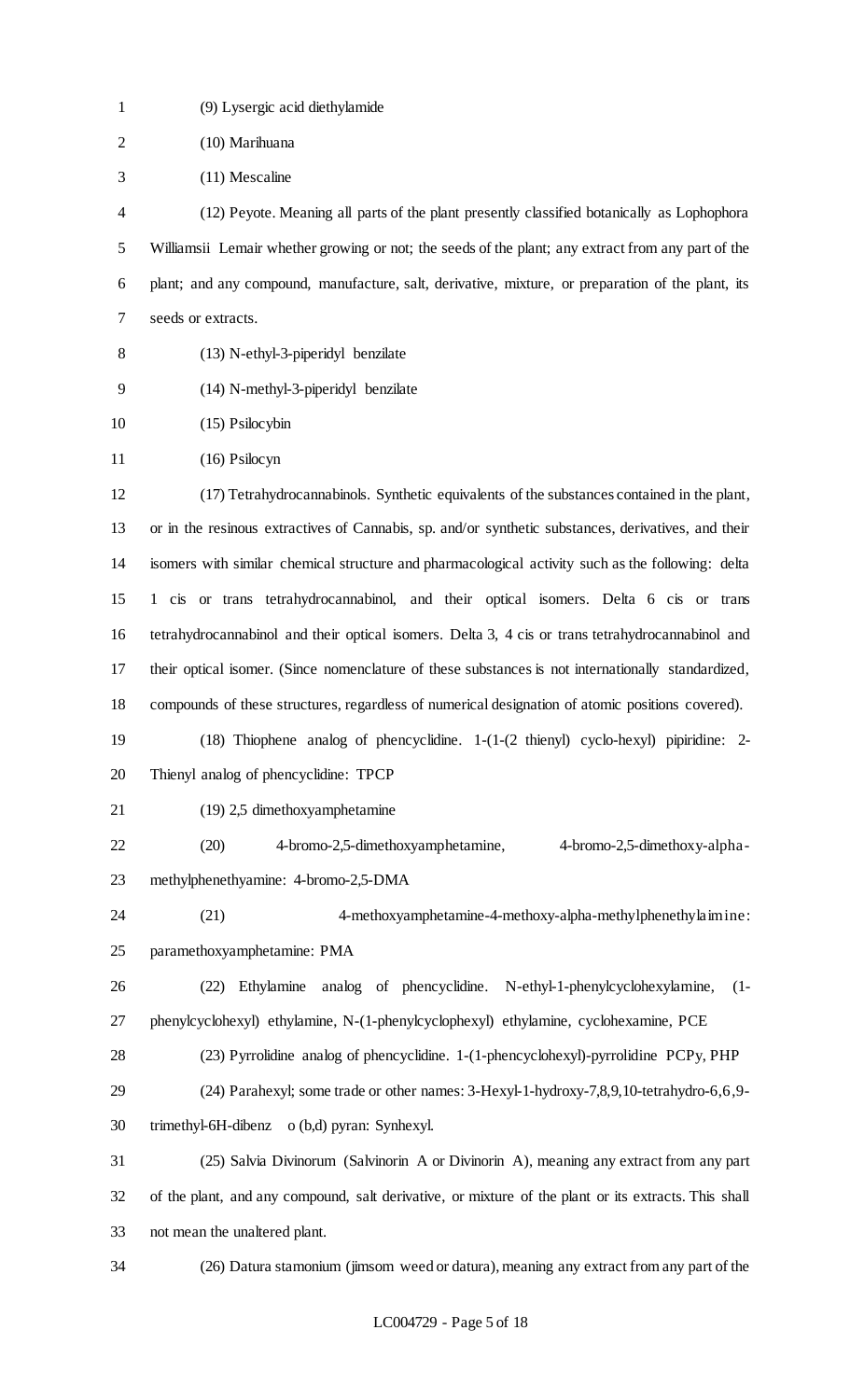plant, and any compound, salt derivative, or mixture of the plant or its extracts. This shall not mean the unaltered plant.

 (e) Depressants. Unless specifically excepted or unless listed in another schedule, any material, compound, mixture, or preparation that contains any quantity of the following substances having a depressant effect on the central nervous system, including its salts, isomers, and salts of isomers whenever the existence of the salts, isomers, and salts of isomers is possible within the specific chemical designation:

- (1) Mecloqualone.
- (2) Methaqualone.
- (3) 3-methyl fentanyl (n-(3methyl-1(2-phenylethyl)-4-piperidyl)-N-phenylpropanamide.
- (4) 3,4-methyl-enedioxymethamphetamine (MDMA), its optical, positional, and geometric
- isomers, salts, and salts of isomers.
- (5) 1-methyl-4-phenyl-4-propionoxypiperidine (MPPP), its optical isomers, salts, and salts of isomers.
- (6) 1-(2-phenylethyl)-4-phenyl-4-acetyloxypiperidine (PEPAP), its optical isomers, salts, and salts of isomers.
- (7) N-(1-(1-methyl-2-phenyl)ethyl-4-piperidyl)-N-phenyl-acetamide (acetyl-alpha-methylfentanyl), its optical isomers, salts, and salts of isomers.
- (8) N-(1-(1-methyl-2(2-thienyl)ethyl-4-piperidyl)-N-phenylpropanami de (alpha-methylthiofentanyl), its optical isomers, salts, and salts of isomers.
- (9) N-(1-benzyl-piperidyl)-N-phenylpropanamide (benzyl-fentanyl), its optical isomers, salts, and salts of isomers.
- (10) N-(1-(2-hydroxy-2-phenyl)ethyl-4-piperidyl)-N-phenyl-propanamid e (beta-hydroxyfentanyl), its optical isomers, salts, and salts of isomers.
- (11) N-(3-methyl-1(2-hydroxy-2-phenyl)ethyl-4-piperidyl)-N-phenylpro panamide (beta-hydroxy-3-methylfentanyl), its optical and geometric isomers, salts, and salts of isomers.
- (12) N-(3-methyl)-1-(2-(2-thienyl)ethyl-4-piperidyl)-N-phenylpro-panamide (3- methylthiofentanyl), its optical and geometric isomers, salts, and salts of isomers.
- (13) N-(1-2-thienyl)methyl-4-piperidyl)-N-phenylpropanamide (thenylfentanyl), its optical isomers, salts, and salts of isomers.
- (14) N-(1-(2(2-thienyl)ethyl-4-piperidyl-N-phenylpropanamide (thiofentanyl), its optical isomers, salts, and salts of isomers.
- (15) N-[1-(2-phenylethyl)-4-piperidyl]-N-(4-fluorophenyl)-propanamid e (para-fluorofentanyl), its optical isomers, salts, and salts of isomers.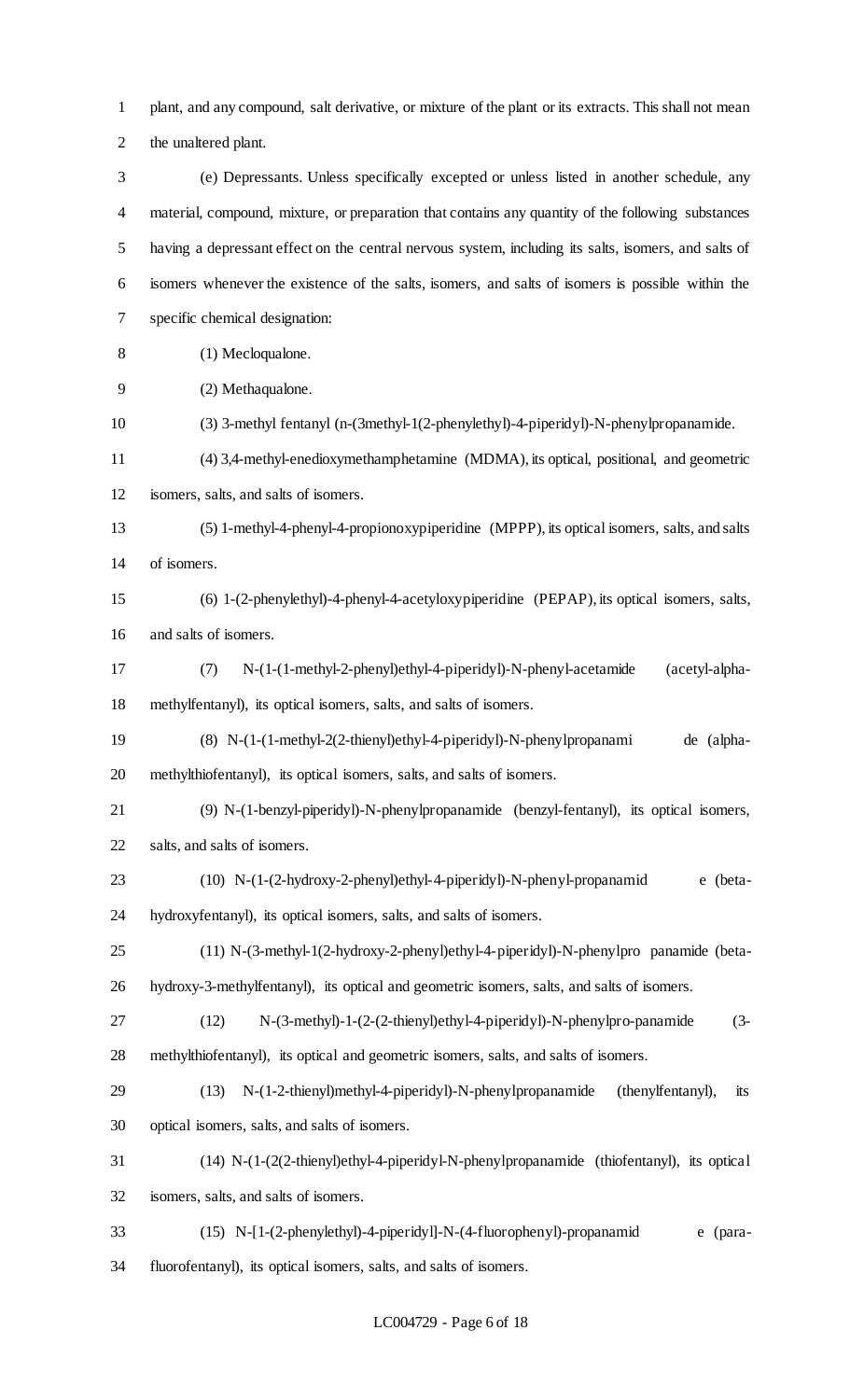(16) Gamma hydroxybutyrate, HOOC-CH2-CH2-CH2OH, its optical, position, or geometric isomers, salts, and salts of isomers. (f) Stimulants. Unless specifically excepted or unless listed in another schedule, any material, compound, mixture, or preparation that contains any quantity of the following substances having a stimulant effect on the central nervous system, including its salts, isomers, and salts of isomers: (1) Fenethylline (2) N-ethylamphetamine (3) 4-methyl-N-methylcathinone (Other name: mephedrone) (4) 3,4-methylenedioxy-N-methlycathinone (Other name: methylone) (5) 3,4-methylenedioxypyrovalerone (Other name: MDPV) (g) Any material, compound, mixture, or preparation that contains any quantity of the following substances: (1) 5-(1,1-Dimethylheptyl)-2-[(1R,3S)-3-hydroxycyclohexyl]-phenol (CP-47,497) (2) 5-(1,1-Dimethyloctyl)-2-[(1R,3S)-3-hydroxycyclohexyl]-phenol (cannabicyclohexanol and CP-47,497 c8 homologue) (3) 1-Butyl-3-(1 naphthoyl)indole, (JWH-073) (4) 1-[2-(4-Morpholinyl)ethyl]-3-(1-naphthoyl)indole (JWH-200) (5) 1-Pentyl-3-(1-napthoyl)indole, (JWH-018 and AM678) (h) Synthetic cannabinoids or piperazines. Unless specifically excepted, any chemical compound which is not approved by the United States Food and Drug Administration or, if approved, which is not dispensed or possessed in accordance with state and federal law, that contains Benzylpiperazine (BZP); Trifluoromethylphenylpiperazine (TFMPP); 1,1- Dimethylheptyl-11-hydroxytetrahydrocannabinol (HU-210); 1-Butyl-3-(1-naphthoyl) indole; 1- Pentyl-3-(1-naphthoyl) indole; dexanabinol (HU-211); or any compound in the following structural classes: (1) Naphthoylindoles: Any compound containing a 3-(1-naphthoyl)indole structure with substitution at the nitrogen atom of the indole ring by an alkyl, haloalkyl, alkenyl, cycloalkylmethyl, cycloalkylethyl, 1-(N-methyl-2-piperidinyl)methyl, or 2-(4-morpholinyl)ethyl group, whether or not further substituted in the indole ring to any extent and whether or not substituted in the naphthyl ring to any extent. Examples of this structural class include, but are not limited, to JWH-015, JWH-018, JWH-019, JWH-073, JWH-081, JWH-122, JWH-200, and AM-

- 2201;
- 

(2) Phenylacetylindoles: Any compound containing a 3-phenylacetylindole structure with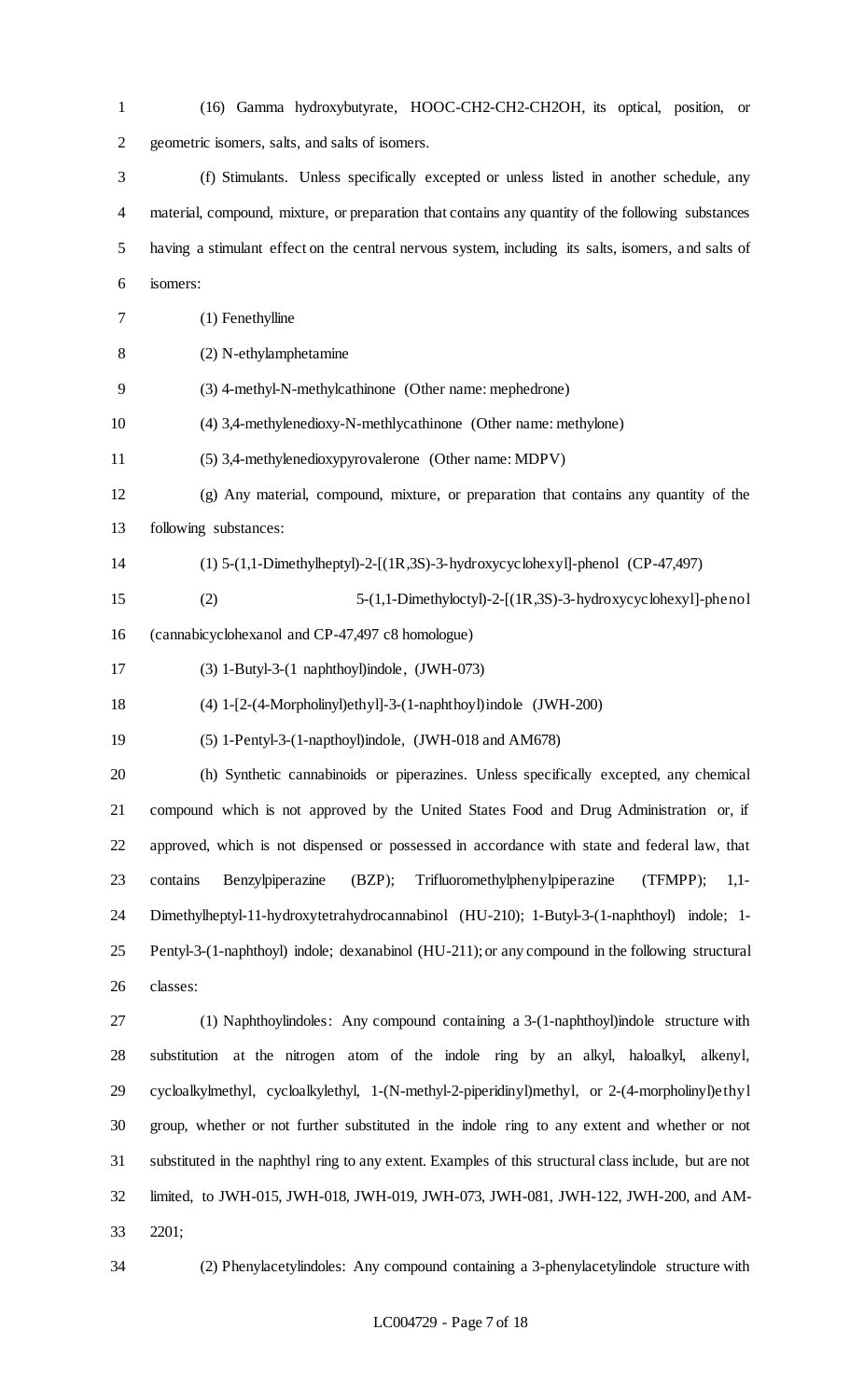substitution at the nitrogen atom of the indole ring by an alkyl, haloalkyl, alkenyl, cycloalkylmethyl, cycloalkylethyl, 1-(N-methyl-2-piperidinyl)methyl, or 2-(4-morpholinyl)ethyl group whether or not further substituted in the indole ring to any extent and whether or not substituted in the phenyl ring to any extent. Examples of this structural class include, but are not limited to, JWH-167, JWH-250, JWH-251, and RCS-8;

 (3) Benzoylindoles: Any compound containing a 3-(benzoyl) indole structure with substitution at the nitrogen atom of the indole ring by an alkyl, haloalkyl, alkenyl, cycloalkylmethyl, cycloalkylethyl, 1-(N-methyl-2-piperidinyl)methyl, or 2-(4-morpholinyl)ethyl group whether or not further substituted in the indole ring to any extent and whether or not substituted in the phenyl ring to any extent. Examples of this structural class include, but are not limited, to AM-630, AM-2233, AM-694, Pravadoline (WIN 48,098), and RCS-4;

 (4) Cyclohexylphenols: Any compound containing a 2-(3-hydroxycyclohexyl)phenol structure with substitution at the 5-position of the phenolic ring by an alkyl, haloalkyl, alkenyl, cycloalkylmethyl, cycloalkylethyl, 1-(N-methyl-2-piperidinyl)methyl, or 2-(4-morpholinyl)ethyl group whether or not substituted in the cyclohexyl ring to any extent. Examples of this structural class include, but are not limited to, CP 47,497 and its C8 homologue (cannabicyclohexanol);

 (5) Naphthylmethylindoles: Any compound containing a 1H-indol-3-yl-(1-naphthyl) methane structure with substitution at the nitrogen atom of the indole ring by an alkyl, haloalkyl, alkenyl, cycloalkylmethyl, cycloalkylethyl, 1-(N-methyl-2-piperidinyl)methyl, or 2-(4- morpholinyl)ethyl group whether or not further substituted in the indole ring to any extent and whether or not substituted in the naphthyl ring to any extent. Examples of this structural class include, but are not limited to, JWH-175, JWH-184, and JWH-185;

 (6) Naphthoylpyrroles: Any compound containing a 3-(1-naphthoyl)pyrrole structure with substitution at the nitrogen atom of the pyrrole ring by an alkyl, haloalkyl, alkenyl, cycloalkylmethyl, cycloalkylethyl, 1-(N-methyl-2-piperidinyl)methyl, or 2-(4-morpholinyl)ethyl group whether or not further substituted in the pyrrole ring to any extent and whether or not substituted in the naphthyl ring to any extent. Examples of this structural class include, but are not limited, to JWH-030, JWH-145, JWH-146, JWH-307, and JWH-368;

 (7) Naphthylmethylindenes: Any compound containing a 1-(1-naphthylmethyl)indene structure with substitution at the 3-position of the indene ring by an alkyl, haloalkyl, alkenyl, cycloalkylmethyl, cycloalkylethyl, 1-(N-methyl-2-piperidinyl)methyl, or 2-(4-morpholinyl)ethyl group whether or not further substituted in the indene ring to any extent and whether or not substituted in the naphthyl ring to any extent. Examples of this structural class include, but are not limited to, JWH-176; or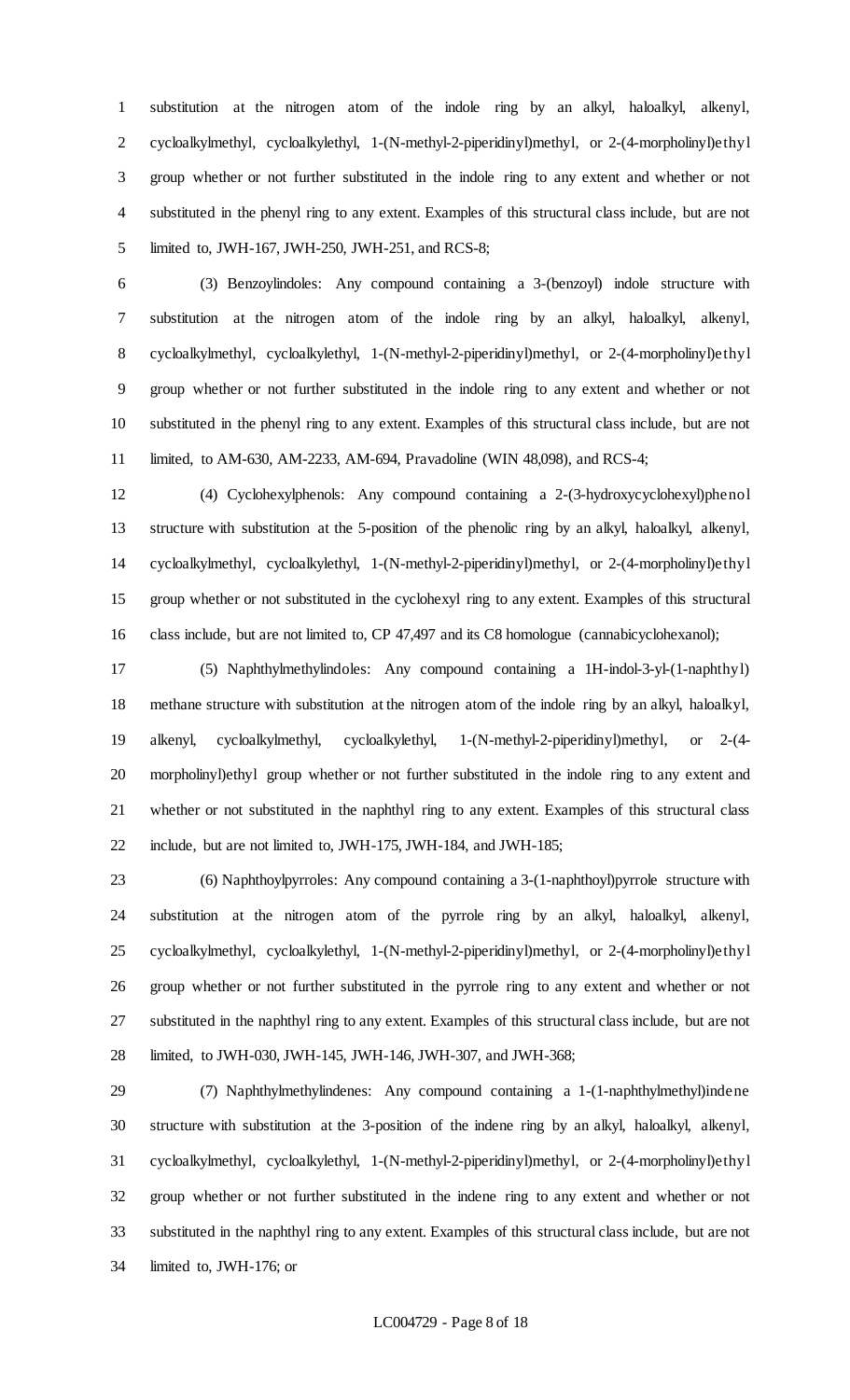(8) Any other synthetic cannabinoid or piperazine which is not approved by the United States Food and Drug Administration or, if approved, which is not dispensed or possessed in accordance with state and federal law.

 (i) Synthetic cathinones. Unless specifically excepted, any chemical compound which is not approved by the United States Food and Drug Administration or, if approved, which is not dispensed or possessed in accordance with state and federal law, not including bupropion, structurally derived from 2-aminopropan-1-one by substitution at the 1-position with either phenyl, naphthyl, or thiophene ring systems, whether or not the compound is further modified in one or more of the following ways:

 (1) By substitution in the ring system to any extent with alkyl, alkylenedioxy, alkoxy, haloalkyl, hydroxyl, or halide substituents, whether or not further substituted in the ring system by one or more other univalent substituents. Examples of this class include, but are not limited to, 3,4- Methylenedioxycathinone (bk-MDA);

 (2) By substitution at the 3-position with an acyclic alkyl substituent. Examples of this class include, but are not limited to, 2-methylamino-1-phenylbutan-1-one (buphedrone);

 (3) By substitution at the 2-amino nitrogen atom with alkyl, dialkyl, benzyl, or methoxybenzyl groups, or by inclusion of the 2-amino nitrogen atom in a cyclic structure. Examples of this class include, but are not limited to, Dimethylcathinone, Ethcathinone, and α-Pyrrolidinopropiophenone (α-PPP); or

 (4) Any other synthetic cathinone which is not approved by the United States Food and Drug Administration or, if approved, is not dispensed or possessed in accordance with state or federal law.

Schedule II

 (a) Schedule II shall consist of the drugs and other substances, by whatever official name, common or usual name, chemical name, or brand name designated, listed in this section.

 (b) Substances, vegetable origin, or chemical synthesis. Unless specifically excepted or unless listed in another schedule, any of the following substances whether produced directly or indirectly by extraction from substances of vegetable origin, or independently by means of chemical synthesis, or by a combination of extraction and chemical synthesis:

 (1) Opium and opiate, and any salt, compound, derivative, or preparation of opium or opiate excluding naloxone and its salts, and excluding naltrexone and its salts, but including the following:

(i) Raw opium

(ii) Opium extracts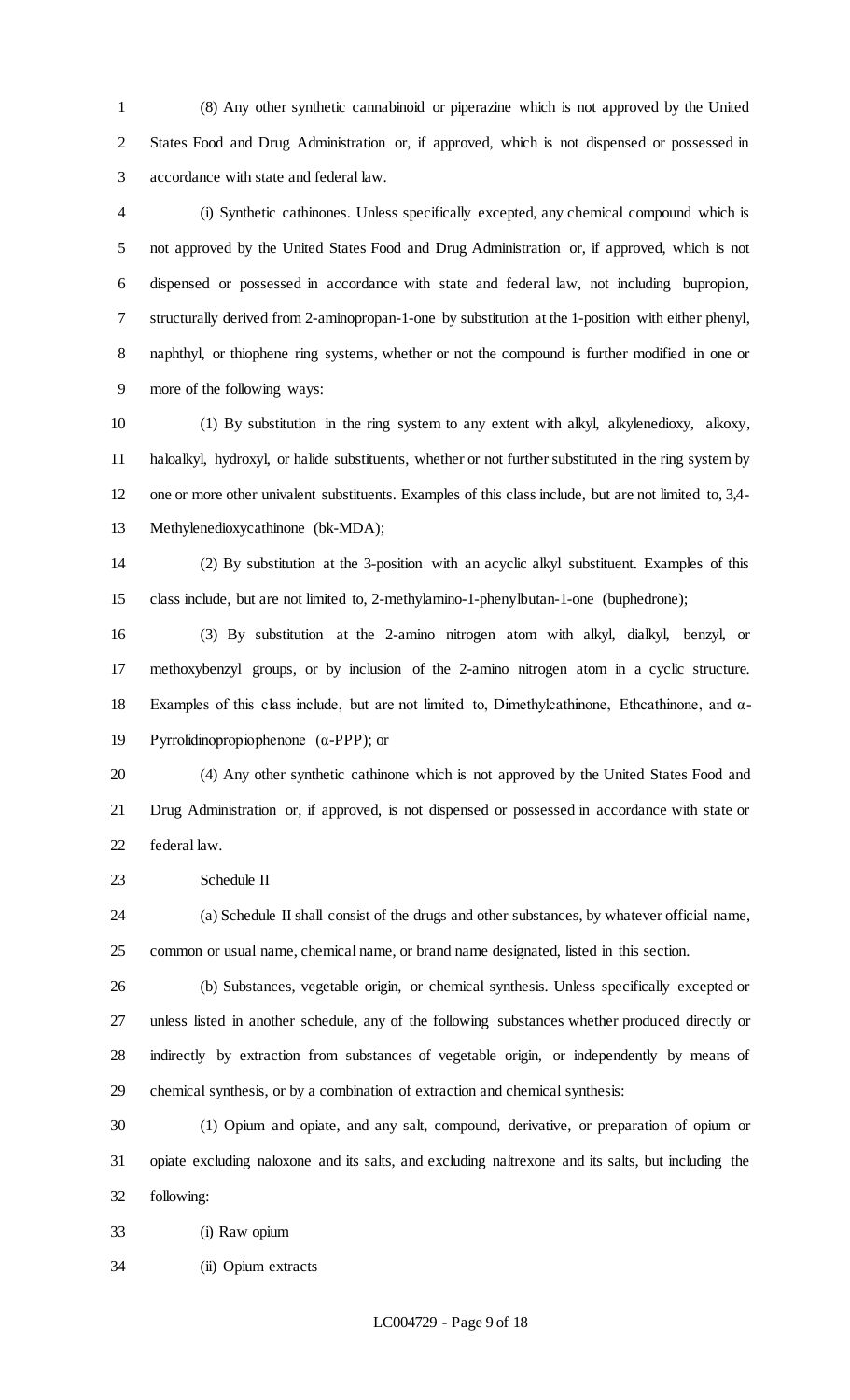| $\mathbf{1}$ | (iii) Opium fluid extracts                                                                                |
|--------------|-----------------------------------------------------------------------------------------------------------|
| 2            | (iv) Powdered opium                                                                                       |
| 3            | (v) Granulated opium                                                                                      |
| 4            | (vi) Tincture of opium                                                                                    |
| 5            | (vii) Etorphine hydrochloride                                                                             |
| 6            | (viii) Codeine                                                                                            |
| 7            | (ix) Ethylmorphine                                                                                        |
| 8            | (x) Hydrocodone                                                                                           |
| 9            | (xi) Hydromorphone                                                                                        |
| 10           | (xii) Metopon                                                                                             |
| 11           | (xiii) Morphine                                                                                           |
| 12           | (xiv) Oxycodone                                                                                           |
| 13           | (xv) Oxymorphone                                                                                          |
| 14           | (xvi) Thebaine                                                                                            |
| 15           | (2) Any salt, compound, derivative, or preparation that is chemically equivalent or identical             |
| 16           | with any of the substances referred to in subdivision (1) of this subsection, except that these           |
| 17           | substances shall not include the isoquinoline alkaloids of opium.                                         |
| 18           | (3) Opium poppy and poppy straw.                                                                          |
| 19           | (4) Coca leaves and any salt, compound, derivative, or preparation of coca leaves, and any                |
| 20           | salt, compound, derivative, or preparation that is chemically equivalent or identical with any of         |
| 21           | these substances, except that the substances shall not include decocainized coca leaves or extraction     |
| 22           | of coca leaves, which extractions do not contain cocaine or ecgonine.                                     |
| 23           | (5) Concentrate of poppy straw (the crude extract of poppy straw in liquid, solid, or powder              |
| 24           | form that contains the phenanthrine alkaloids of the opium poppy).                                        |
| 25           | (c) Opiates. Unless specifically excepted or unless listed in another schedule, any of the                |
| 26           | following opiates, including its isomers, esters, ethers, salts; and salts of isomers, esters, and ethers |
| 27           | whenever the existence of the isomers, esters, ethers, and salts is possible within the specific          |
| 28           | chemical designation:                                                                                     |
| 29           | (1) Alphaprodine                                                                                          |
| 30           | (2) Anileridine                                                                                           |
| 31           | (3) Bezitramide                                                                                           |
| 32           | (4) Dihydrocodeine                                                                                        |
| 33           | (5) Diphenoxylate                                                                                         |
| 34           | (6) Fentanyl                                                                                              |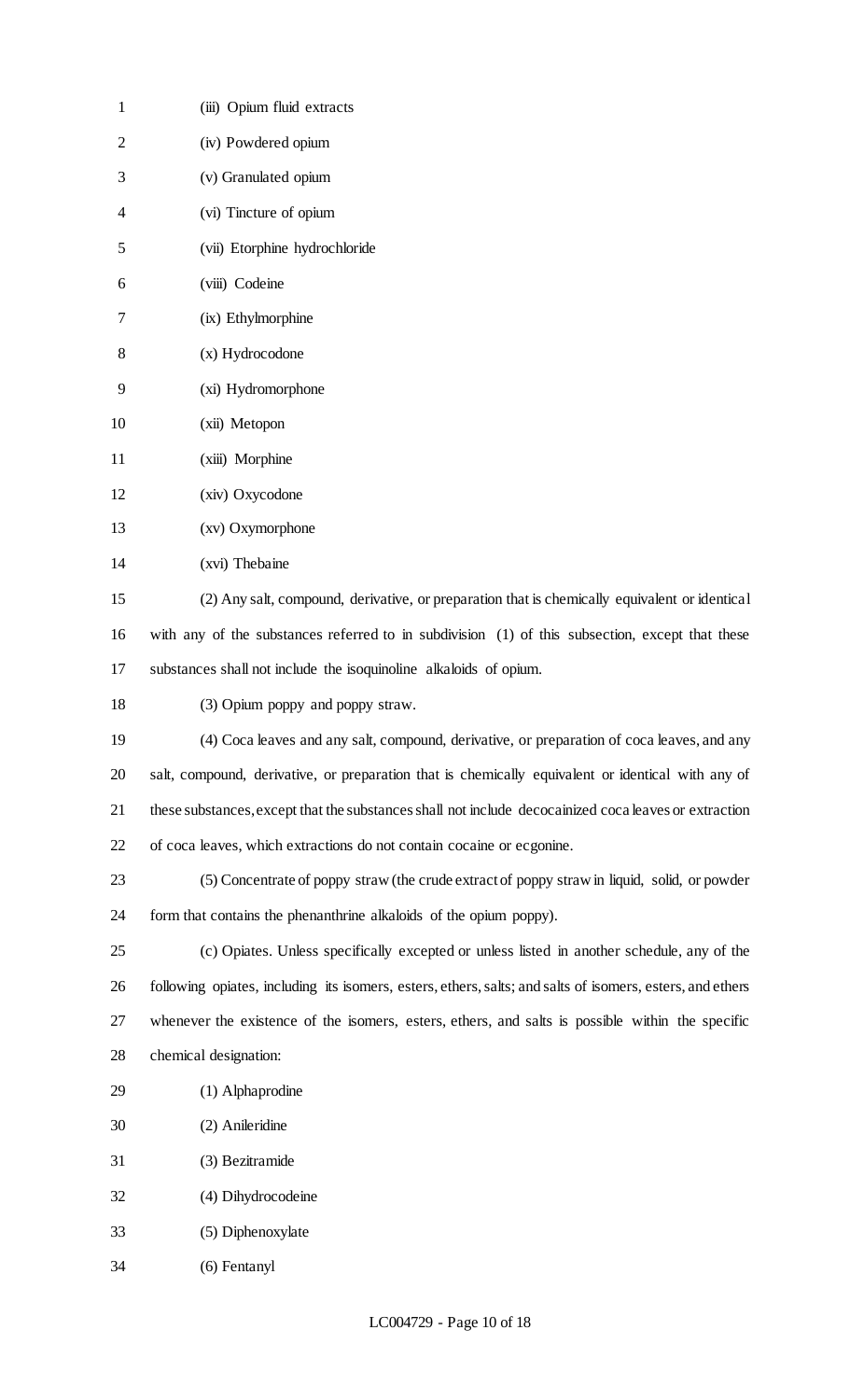| $\mathbf{1}$   | (7) Isomethadone                                                                                     |
|----------------|------------------------------------------------------------------------------------------------------|
| $\overline{2}$ | (8) Levomethorphan                                                                                   |
| 3              | (9) Levorphanol                                                                                      |
| 4              | (10) Metazocine                                                                                      |
| 5              | (11) Methadone                                                                                       |
| 6              | (12) Methadone-Intermediate, 4-cyano-2-dimethylamino-4, 4-diphenyl butane                            |
| 7              | (13) Moramide-Intermediate, 2-methyl-3-morpholino-1, 1-diphenylpropane-carboxylic                    |
| 8              | acid                                                                                                 |
| 9              | (14) Pethidine                                                                                       |
| 10             | (15) Pethidine-Intermediate-A, 4-cyano-1-methyl-4-phenylpiperidine                                   |
| 11             | (16) Pethidine-Intermediate-B, ethyl-4-phenylpiperidine-4-carboxylate                                |
| 12             | (17) Pethidine-Intermediate-C, 1-methyl-4-phenylpiperidine-4-carboxylic acid                         |
| 13             | (18) Phenaxocine                                                                                     |
| 14             | (19) Piminodine                                                                                      |
| 15             | (20) Racemethorphan                                                                                  |
| 16             | (21) Racemorphan                                                                                     |
| 17             | (22) Bulk Dextropropoxyphene (non-dosage forms)                                                      |
| 18             | (23) Suffentanil                                                                                     |
| 19             | (24) Alfentanil                                                                                      |
| 20             | (25) Levoalphacetylmethadol                                                                          |
| 21             | (26) Carfentanil                                                                                     |
| 22             | (27) Remifentanil                                                                                    |
| 23             | (d) Stimulants. Unless specifically excepted or unless listed in another schedule, any               |
| 24             | material, compound, mixture, or preparation that contains any quantity of the following substances   |
| 25             | having a stimulant effect on the central nervous system:                                             |
| 26             | (1) Amphetamine, its salts, optical isomers, and salts of its optical isomers.                       |
| 27             | (2) Methamphetamine, its salts, and salts of its isomers.                                            |
| 28             | (3) Phenmetrazine and its salts.                                                                     |
| 29             | (4) Methylphenidate.                                                                                 |
| 30             | (e) Depressants. Unless specifically excepted or unless listed in another schedule, any              |
| 31             | material, compound, mixture, or preparation that contains any quantity of the following substances   |
| 32             | having a depressant effect on the central nervous system, including its salts, isomers, and salts of |
| 33             | isomers whenever the existence of the salts, isomers, and salts of isomers is possible within the    |
| 34             | specific chemical designation:                                                                       |
|                |                                                                                                      |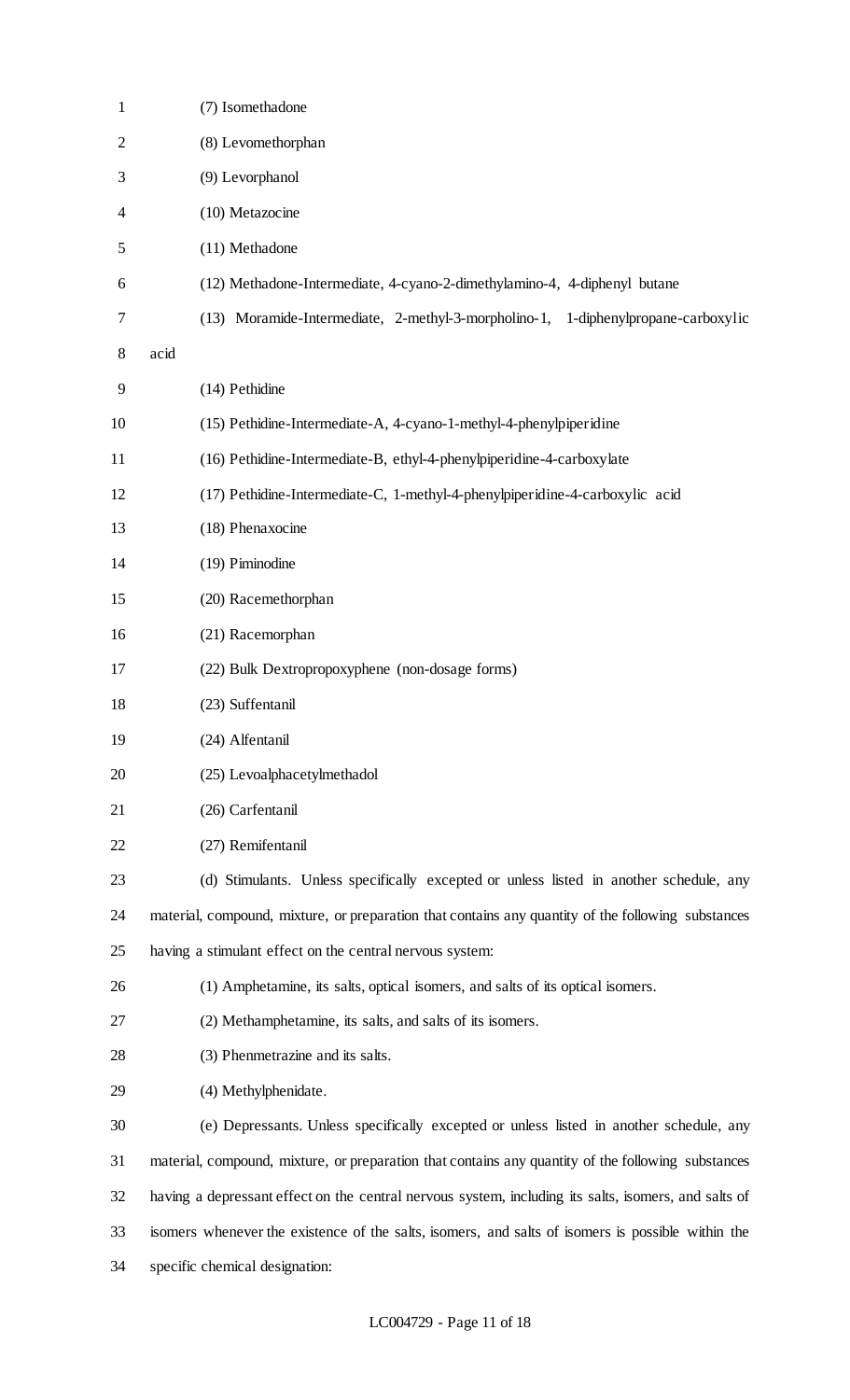| $\mathbf{1}$   | (1) Amobarbital                                                                                    |
|----------------|----------------------------------------------------------------------------------------------------|
| $\overline{c}$ | (2) Glutethimide                                                                                   |
| 3              | (3) Methyprylon                                                                                    |
| 4              | (4) Pentobarbital                                                                                  |
| 5              | (5) Phencyclidine                                                                                  |
| 6              | (6) Secobarbital                                                                                   |
| 7              | (7) Phencyclidine immediate precursors:                                                            |
| 8              | (i) 1-phencyclohexylamine                                                                          |
| 9              | (ii) 1-piperidinocyclohexane-carbonitrile (PCC)                                                    |
| 10             | (8) Immediate precursor to amphetamine and methamphetamine: Phenylacetone. Some                    |
| 11             | other names: phenyl-2-propanone; P2P; benzyl methyl ketone; methyl benzone ketone.                 |
| 12             | Schedule III                                                                                       |
| 13             | (a) Unless specifically excepted or unless listed in another schedule, any material,               |
| 14             | compound, mixture, or preparation that contains any quantity of the following substances having a  |
| 15             | depressant effect on the central nervous system:                                                   |
| 16             | (1) Any substance that contains any quantity of a derivative of barbituric acid or any salt        |
| 17             | of a derivative of barbituric acid.                                                                |
| 18             | (2) Chlorhexadol                                                                                   |
| 19             | (3) Lysergic acid                                                                                  |
| 20             | (4) Lysergic acid amide                                                                            |
| 21             | (5) Sulfondiethylmethane                                                                           |
| 22             | (6) Sulfonethylmethane                                                                             |
| 23             | (7) Sylfonmethane                                                                                  |
| 24             | (8) Any compound, mixture, or preparation containing amobarbital, secobarbital,                    |
| 25             | pentobarbital, or any salt of them and one or more other active medicinal ingredients that are not |
| 26             | listed in any schedule.                                                                            |
| 27             | (9) Any suppository dosage form containing amobarbital, secobarbital, pentobarbital, or            |
| 28             | any salt of any of these drugs and approved by the Food and Drug Administration for marketing      |
| 29             | only as a suppository.                                                                             |
| 30             | (10) Ketamine, its salts, isomers, and salts of isomers. (Some other names for ketamine:           |
| 31             | (+)-2-(2-chlorophenyl)-2-(methylamino)-cyclohexanone).                                             |
| 32             | (b) Unless specifically excepted or unless listed in another schedule, any material,               |
| 33             | compound, mixture, or preparation containing limited quantities of any of the following narcotic   |
| 34             | drugs, or any salts of them:                                                                       |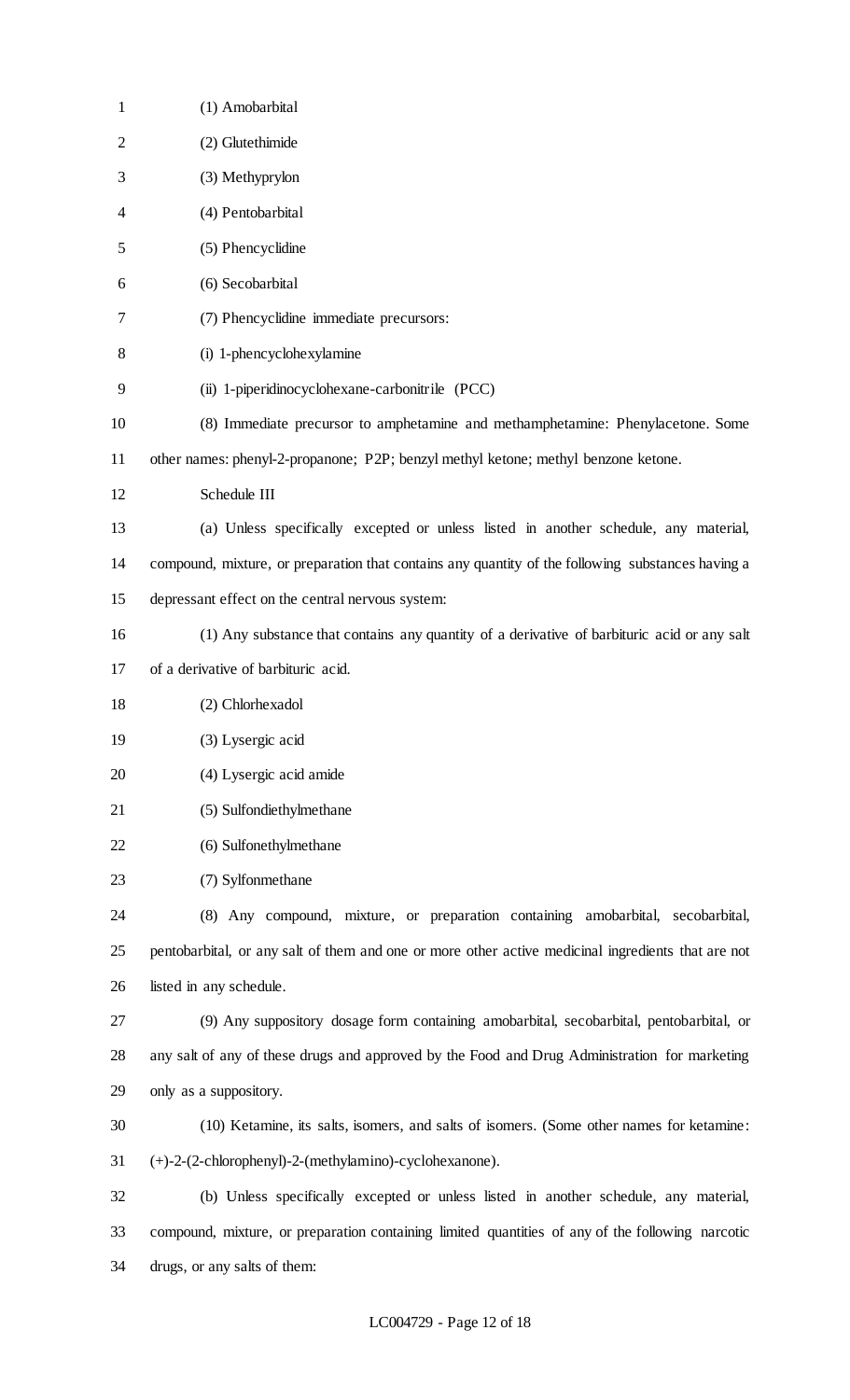(1) Not more than one and eight tenths grams (1.8 gms.) of codeine per one hundred 2 milliliters (100 mls.) or not more than ninety milligrams (90 mgs.) per dosage unit, with an equal or greater quantity of an isoquinoline alkaloid of opium.

 (2) Not more than one and eight tenths grams (1.8 gms.) of codeine per one hundred milliliters (100 mls.) or not more than ninety milligrams (90 mgs.) per dosage unit, with one or more active, nonnarcotic ingredients in recognized therapeutic amounts.

 (3) Not more than three hundred milligrams (300 mgs.) of dihydrocodeinone per one hundred milliliters (100 mls.) or not more than fifteen milligrams (15 mgs.) per dosage unit, with a fourfold or greater quantity of an isoquinoline alkaloid of opium.

 (4) Not more than three hundred milligrams (300 mgs.) of dihydrocodeinone per one hundred milliliters (100 mls.) or not more than fifteen milligrams (15 mgs.) per dosage unit, with one or more active nonnarcotic ingredients in recognized therapeutic amounts.

 (5) Not more than one and eight tenths grams (1.8 gms.) of dihydrocodeine per one hundred milliliters (100 mls.) or not more than ninety milligrams (90 mgs.) per dosage unit, with one or more active nonnarcotic ingredients in recognized therapeutic amounts.

 (6) Not more than three hundred milligrams (300 mgs.) of ethylmorphine per one hundred milliliters (100 mls.) or not more than fifteen milligrams (15 mgs.) per dosage unit, with one or more active nonnarcotic ingredients in recognized therapeutic amounts.

 (7) Not more than five hundred milligrams (500 mgs.) of opium per one hundred milliliters (100 mls.) or per one hundred grams (100 gms.) or not more than twenty-five milligrams (25 mgs.) per dosage unit, with one or more active nonnarcotic ingredients in recognized therapeutic amounts. (8) Not more than fifty milligrams (50 mgs.) of morphine per one hundred milliliters (100 mls.) per one hundred grams (100 gms.) with one or more active, nonnarcotic ingredients in recognized therapeutic amounts.

 (c) Stimulants. Unless specifically excepted or listed in another schedule, any material, compound, mixture, or preparation that contains any quantity of the following substances having a stimulant effect on the central nervous system, including its salts, isomers, and salts of the isomers whenever the existence of the salts of isomers is possible within the specific chemical designation:

- (1) Benzphetamine
- (2) Chlorphentermine
- (3) Clortermine
- (4) Mazindol
- (5) Phendimetrazine

(d) Steroids and hormones. Anabolic steroids (AS) or human growth hormone (HGH),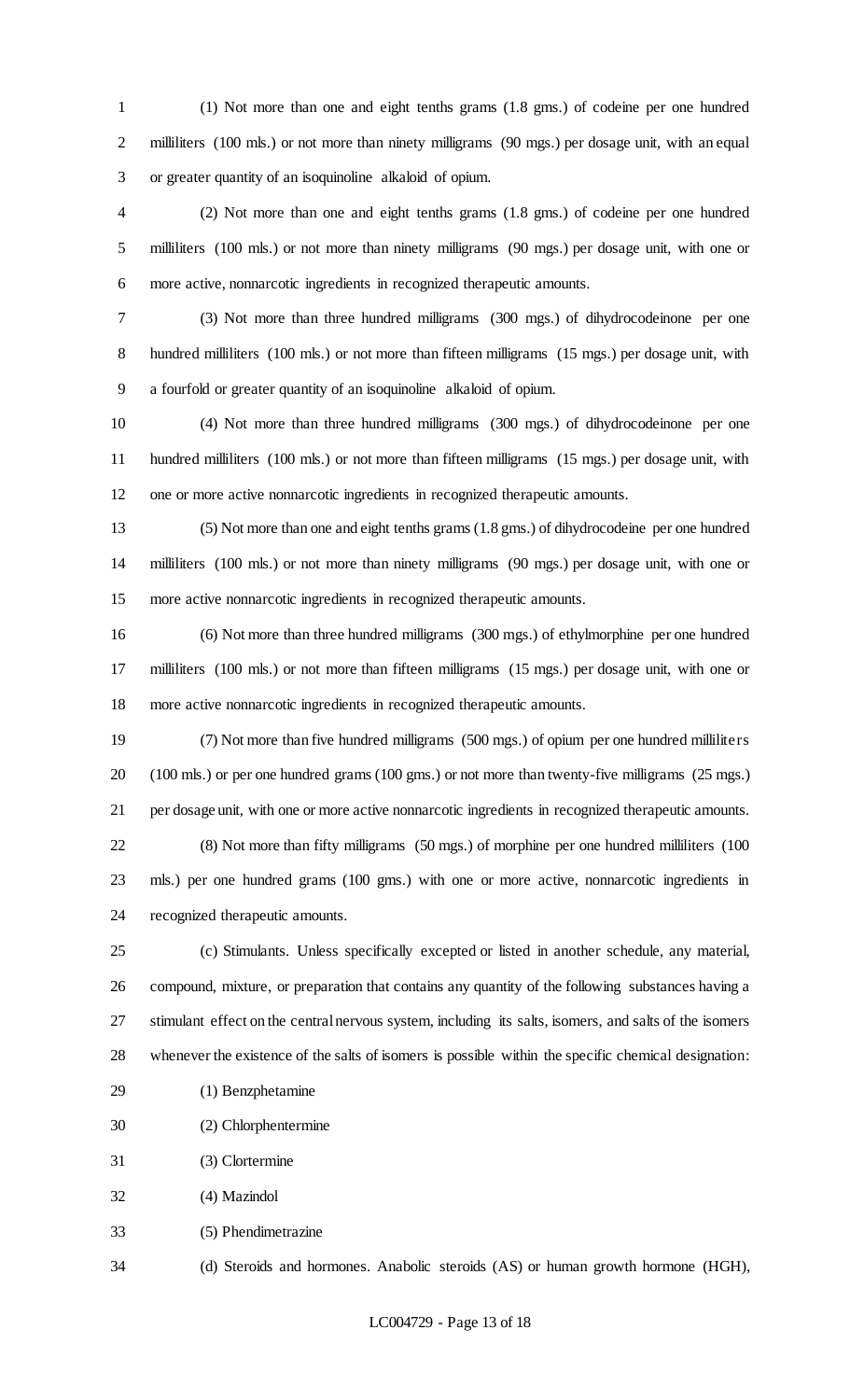| $\mathbf{1}$   | excluding those compounds, mixtures, or preparations containing an anabolic steroid that because        |
|----------------|---------------------------------------------------------------------------------------------------------|
| $\overline{2}$ | of its concentration, preparation, mixture, or delivery system, has no significant potential for abuse, |
| 3              | as published in 21 C.F.R. § 1308.34, including, but not limited to, the following:                      |
| 4              | (1) Chlorionic Chorionic gonadotropin, except when used for injection or implantation in                |
| 5              | cattle or any other nonhuman species when that use is approved by the Food and Drug                     |
| 6              | Administration.                                                                                         |
| 7              | (2) Clostebol                                                                                           |
| 8              | (3) Dehydrochlormethyltestosterone                                                                      |
| 9              | (4) Ethylestrenol                                                                                       |
| 10             | (5) Fluoxymesterone                                                                                     |
| 11             | (6) Mesterolone                                                                                         |
| 12             | (7) Metenolone                                                                                          |
| 13             | (8) Methandienone                                                                                       |
| 14             | (9) Methandrostenolone                                                                                  |
| 15             | (10) Methyltestosterone                                                                                 |
| 16             | (11) Nandrolone decanoate                                                                               |
| 17             | (12) Nandrolone phenpropionate                                                                          |
| 18             | (13) Norethandrolone                                                                                    |
| 19             | (14) Oxandrolone                                                                                        |
| 20             | (15) Oxymesterone                                                                                       |
| 21             | (16) Oxymetholone                                                                                       |
| 22             | (17) Stanozolol                                                                                         |
| 23             | (18) Testosterone propionate                                                                            |
| 24             | (19) Testosterone-like related compounds                                                                |
| 25             | (20) Human Growth Hormone (HGH)                                                                         |
| 26             | (e) Hallucinogenic substances.                                                                          |
| 27             | (1) Dronabinol (synthetic) in sesame oil and encapsulated in a soft gelatin capsule in U.S.             |
| 28             | Food and Drug Administration-approved drug product. (Some other names for dronabinol: (6aR-             |
| 29             | trans)-6a, 7, 8, 10a-tetrahydro-6, 6, 9-trimethyl-3-pentyl-6H-dibenzo[b,d] pyra n-1-ol,or(-)-delta-     |
| 30             | 9(trans)-tetrahydrocannabinol.)                                                                         |
| 31             | Schedule IV                                                                                             |
| 32             | (1) Barbital.                                                                                           |
| 33             | (2) Chloral betaine                                                                                     |
| 34             | (3) Chloral hydrate                                                                                     |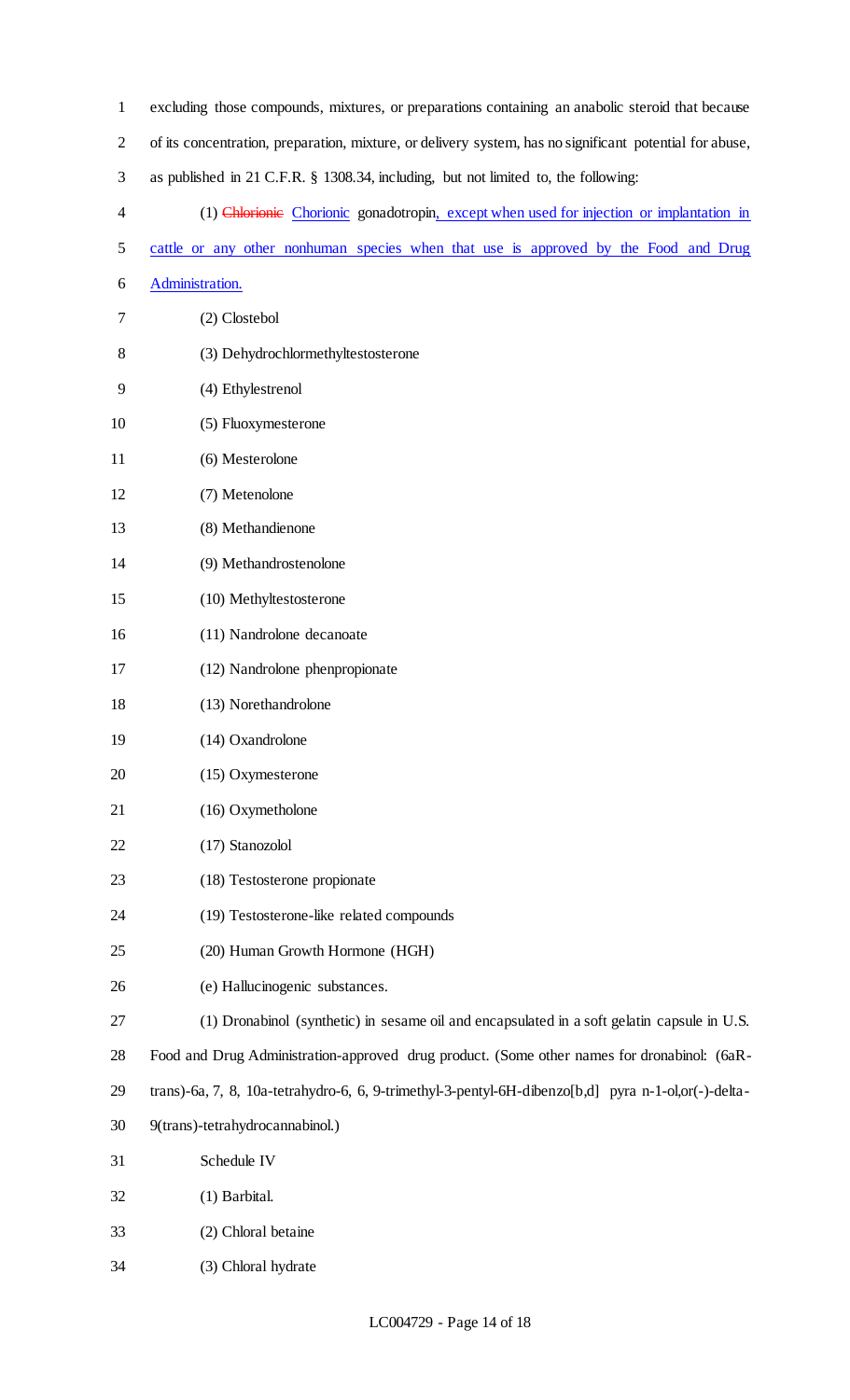| $\mathbf{1}$ | (4) Ethchrovynol                                                                          |
|--------------|-------------------------------------------------------------------------------------------|
| $\mathbf{2}$ | (5) Ethinamate                                                                            |
| 3            | (6) Methohexital                                                                          |
| 4            | (7) Meprobamate                                                                           |
| 5            | (8) Methylphenobarbital                                                                   |
| 6            | (9) Paraldehyde                                                                           |
| 7            | (10) Petrichloral                                                                         |
| $8\,$        | (11) Phenobarbital                                                                        |
| 9            | (12) Fenfluramine                                                                         |
| 10           | (13) Diethylpropion                                                                       |
| 11           | (14) Phentermine                                                                          |
| 12           | (15) Pemoline (including organometallic complexes and chelates thereof).                  |
| 13           | (16) Chlordiazepoxide                                                                     |
| 14           | (17) Clonazepam                                                                           |
| 15           | (18) Clorazepate                                                                          |
| 16           | (19) Diazepam                                                                             |
| 17           | (20) Flurazepam                                                                           |
| 18           | (21) Mebutamate                                                                           |
| 19           | (22) Oxazepam                                                                             |
| 20           | (23) Unless specifically excepted or unless listed in another schedule, any material,     |
| 21           | compound, mixture, or preparation that contains any quantity of the following substances, |
| 22           | including its salts:                                                                      |
| 23           | Dextropropoxyphene(alpha-(+)-4-dimethylamino-1,2-diphenyl-3-methyl-2-propronox            |
| 24           | ybutane).                                                                                 |
| 25           | (24) Prazepam                                                                             |
| 26           | (25) Lorazepam                                                                            |
| 27           | (26) Not more than one milligram (1 mg.) of difenoxin and not less than twenty-five (25)  |
| 28           | micrograms of atropine sulfate per dosage unit.                                           |
| 29           | (27) Pentazocine                                                                          |
| 30           | (28) Pipradrol                                                                            |
| 31           | (29) SPA (-)-1-dimethylamino-1, 2-diphenylethane                                          |
| 32           | (30) Temazepam                                                                            |
| 33           | (31) Halazepam                                                                            |
| 34           | (32) Alprazolam                                                                           |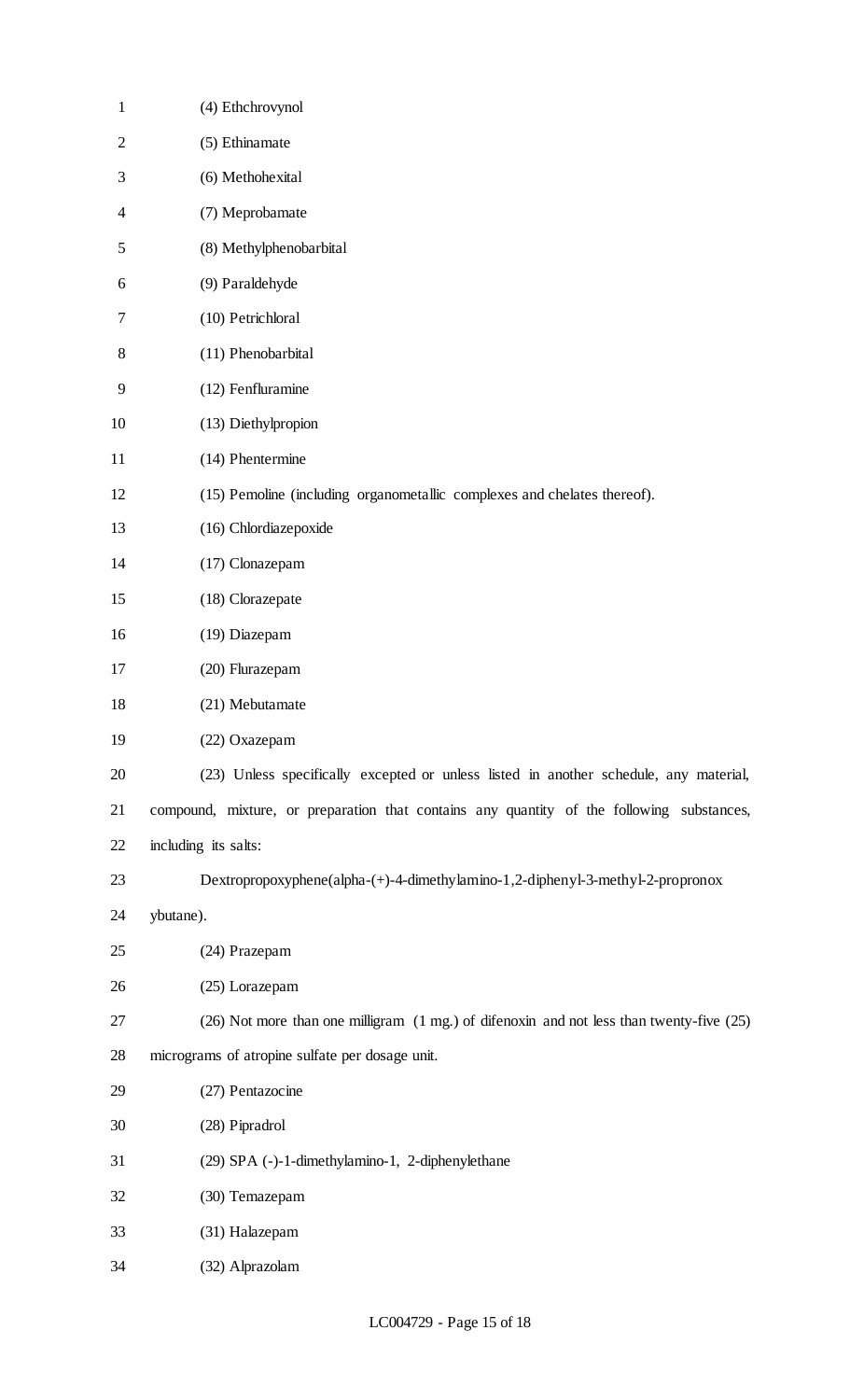| $\mathbf{1}$             | (33) Bromazepam                                                                                    |
|--------------------------|----------------------------------------------------------------------------------------------------|
| $\overline{2}$           | (34) Camazepam                                                                                     |
| 3                        | (35) Clobazam                                                                                      |
| $\overline{\mathcal{A}}$ | (36) Clotiazepam                                                                                   |
| 5                        | (37) Cloxazolam                                                                                    |
| 6                        | (38) Delorazepam                                                                                   |
| 7                        | (39) Estazolam                                                                                     |
| 8                        | (40) Ethyl Ioflazepate                                                                             |
| 9                        | (41) Fludizaepam                                                                                   |
| 10                       | (42) Flunitrazepam                                                                                 |
| 11                       | (43) Haloxazolam                                                                                   |
| 12                       | (44) Ketazolam                                                                                     |
| 13                       | (45) Loprazolam                                                                                    |
| 14                       | (46) Lormetazepam                                                                                  |
| 15                       | (47) Medazepam                                                                                     |
| 16                       | (48) Nimetazepam                                                                                   |
| 17                       | (49) Nitrazepam                                                                                    |
| 18                       | (50) Nordiazepam                                                                                   |
| 19                       | (51) Oxazolam                                                                                      |
| 20                       | (52) Pinazepam                                                                                     |
| 21                       | (53) Tetrazepam                                                                                    |
| 22                       | (54) Mazindol                                                                                      |
| 23                       | (55) Triazolam                                                                                     |
| 24                       | (56) Midazolam                                                                                     |
| 25                       | (57) Quazepam                                                                                      |
| 26                       | (58) Butorphanol                                                                                   |
| 27                       | (59) Sibutramine                                                                                   |
| 28                       | Schedule V                                                                                         |
| 29                       | (a) Any compound, mixture, or preparation containing any of the following limited                  |
| 30                       | quantities of narcotic drugs, which shall include one or more non-narcotic active medicinal        |
| 31                       | ingredients in sufficient proportion to confer upon the compound, mixture, or preparation valuable |
| 32                       | medicinal qualities other than those possessed by the narcotic drug alone:                         |

 (1) Not more than two hundred milligrams (200 mgs.) of codeine per 100 milliliters (100 mls.) or per one hundred grams (100 gms.).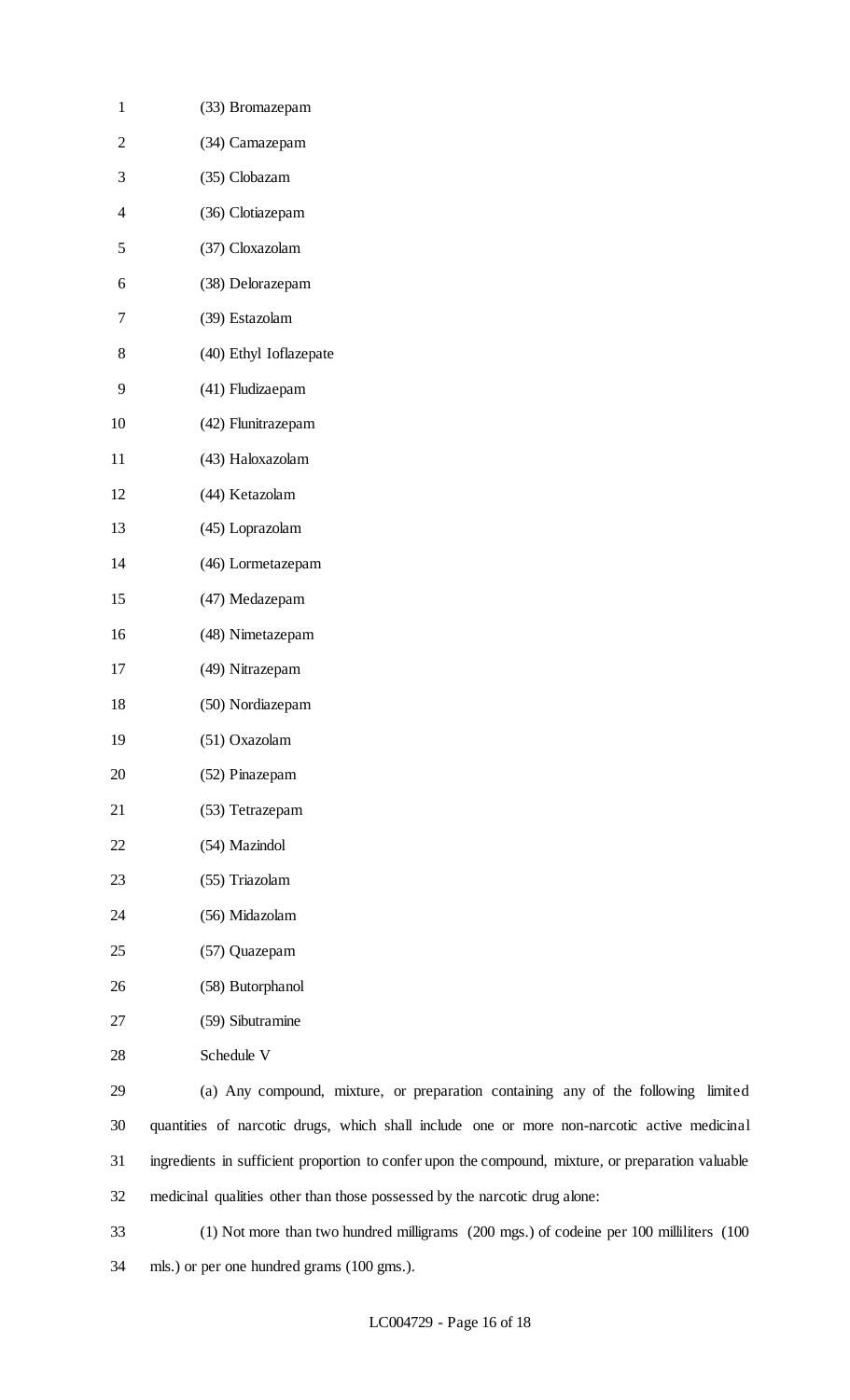| $\mathbf{1}$     | (2) Not more than one hundred milligrams (100 mgs.) of dihydrocodeine per 100 milliliters           |
|------------------|-----------------------------------------------------------------------------------------------------|
| $\mathbf{2}$     | (100 mls.) or per one hundred grams (100 gms.).                                                     |
| $\mathfrak{Z}$   | (3) Not more than one hundred milligrams (100 mgs.) of ethylmorphine per 100 milliliters            |
| $\overline{4}$   | (100 mls.) or per one hundred grams (100 gms.).                                                     |
| $\mathfrak s$    | (4) Not more than two and five tenths milligrams (2.5 mgs.) of diphenixylate and not less           |
| 6                | than twenty-five (25) micrograms of atropine sulfate per dosage unit.                               |
| $\boldsymbol{7}$ | (5) Not more than one hundred milligrams (100 mgs.) of opium per one hundred milliliters            |
| 8                | (100 mls.) or per one hundred grams (100 gms.).                                                     |
| $\overline{9}$   | (b) Not more than five tenths milligrams (0.5 mgs.) of difenoxin and not less than twenty-          |
| 10               | five (25) micrograms of atropine sulfate per dosage unit.                                           |
| 11               | (c) Buprenorphine                                                                                   |
| 12               | (d) Unless specifically exempted or excluded or unless listed in another schedule, any              |
| 13               | material, compound, mixture, or preparation that contains any quantity of the following substances  |
| 14               | having a stimulant effect on the central nervous system, including its salts, isomers, and salts of |
| 15               | isomers:                                                                                            |
| 16               | (1) Propylhexedrine (except as benzedrex inhaler)                                                   |
| 17               | (2) Pyrovalerone.                                                                                   |
| 18               | SECTION 2. This act shall take effect upon passage.                                                 |

#### ======== LC004729  $=$